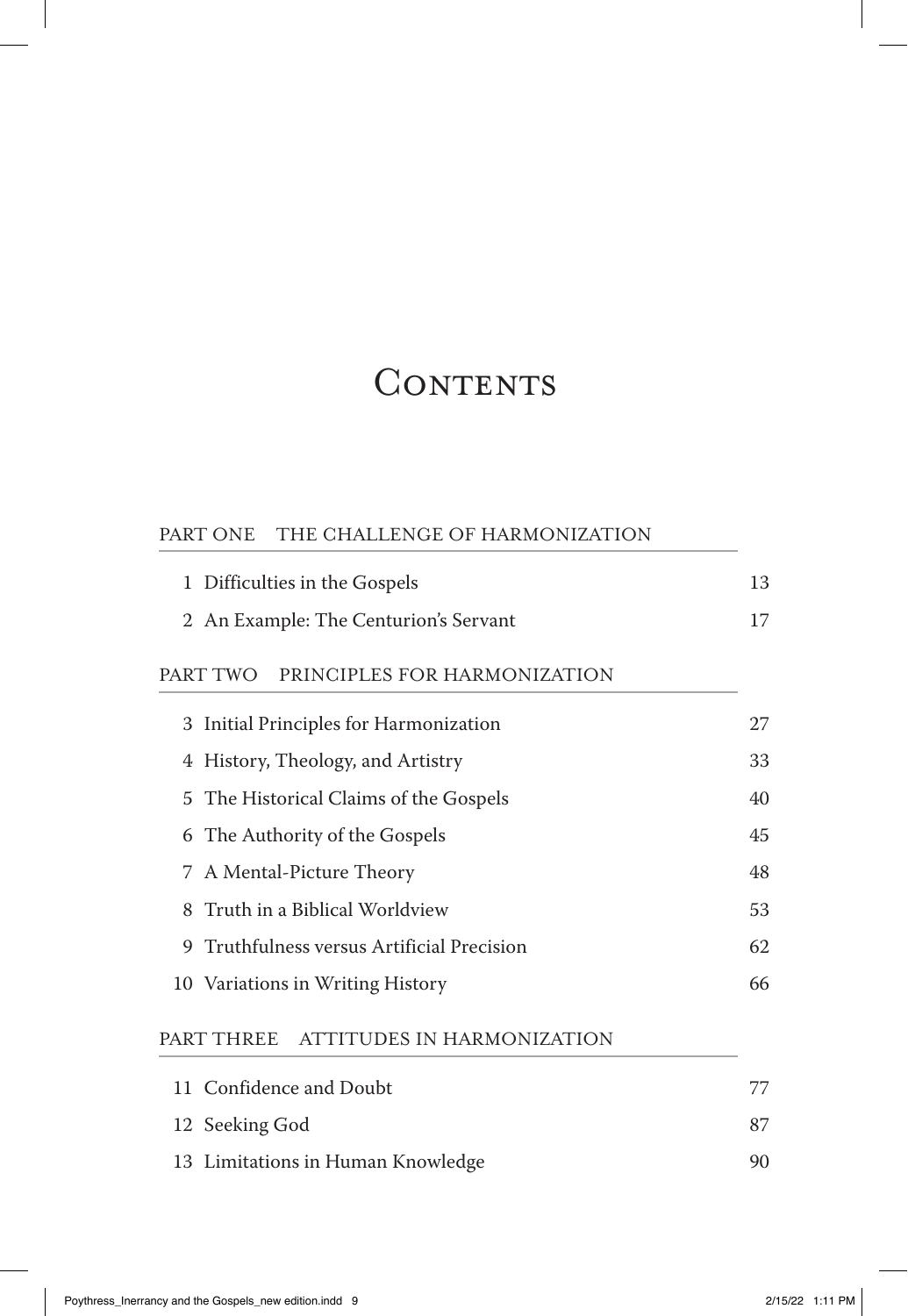|     | 14 Intellectual Suffering                    | 96  |
|-----|----------------------------------------------|-----|
|     | 15 Positive Purposes for Difficulties        | 106 |
|     | PART FOUR<br>SPECIAL ISSUES IN HARMONIZATION |     |
|     | 16 The Synoptic Problem                      | 117 |
| 17  | Temporal Order of Events                     | 124 |
|     | PART FIVE<br><b>INDIVIDUAL CASES</b>         |     |
|     | 18 Cleansing the Temple                      | 133 |
|     | 19 The Rejection of Jesus at Nazareth        | 138 |
|     | 20 Cursing the Fig Tree                      | 144 |
|     | 21 Commissioning the Twelve                  | 149 |
|     | PART SIX<br>REPORTING SPEECHES               |     |
|     | 22 Stilling the Storm                        | 157 |
|     | 23 Variations in Citations                   | 163 |
|     | 24 Meaning and Intention                     | 174 |
|     | 25 Speech When Jesus Stills the Storm        | 180 |
|     | 26 Augustine on Reporting Speeches           | 189 |
| 27  | The Rich Young Ruler                         | 193 |
|     | PART SEVEN<br><b>MORE CASES</b>              |     |
|     | 28 Raising Jairus's Daughter                 | 203 |
| 29. | <b>Blind Bartimaeus</b>                      | 212 |
|     | Conclusion                                   | 217 |
|     | Bibliography                                 | 219 |
|     | General Index                                | 226 |
|     | Scripture Index                              | 232 |
|     |                                              |     |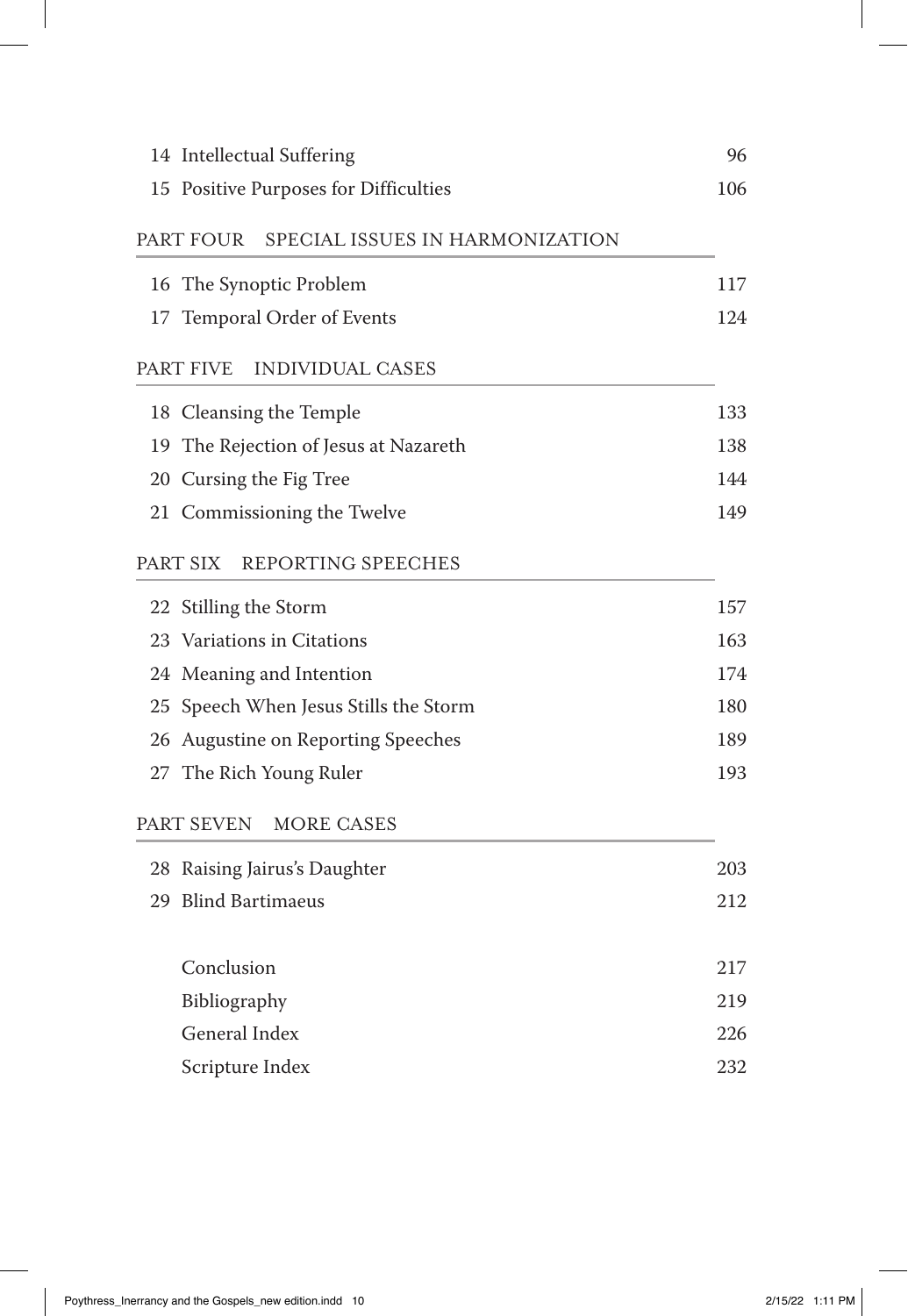# **PART ONE** THE CHALLENGE OF HARMONIZATION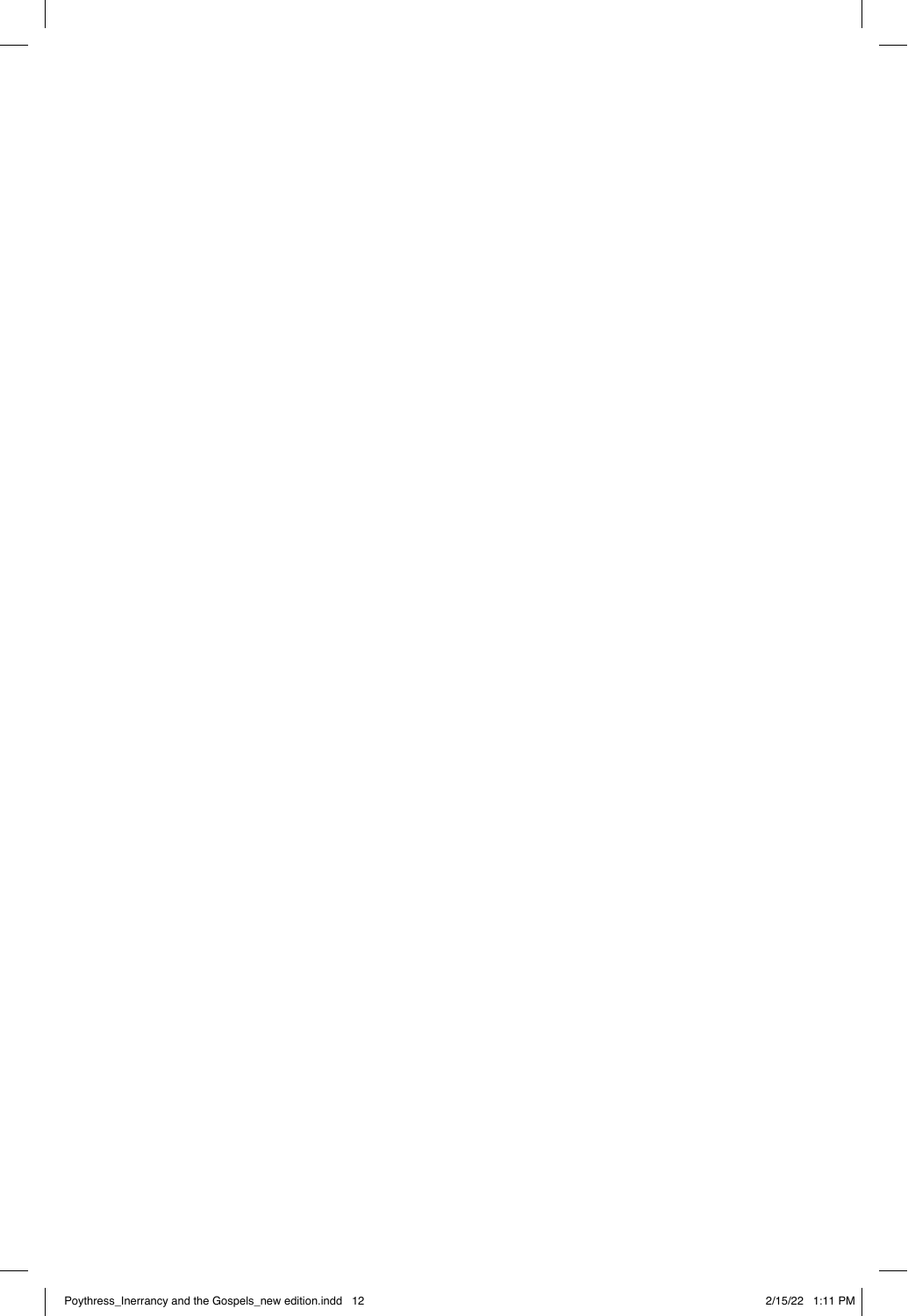**1**

## Difficulties in the Gospels

In the centuries after the Bible was written, the church recognized that it was the word of God and treated its contents as trustworthy. $^{\rm 1}$  But in modern times some people have come to question that conviction. Moreover, there are difficulties in some of the details in the Bible. For example, comparisons between accounts in the four Gospels, Matthew, Mark, Luke, and John, turn up a large number of differences, some of which are easy to appreciate positively, but others more difficult. In this book we are going to look at a sampling of these difficulties, with the goal of treating them in harmony with the conviction that the Bible is God's word.

We are looking at this topic partly because we can often learn more from the Bible if we consider difficulties carefully and do not merely skirt around them. But we will also try to lay out some principles for dealing with difficulties. Other books have considered the broad question of the historical reliability of the Gospels.<sup>2</sup> Still other books have discussed the general issue of the authority of the Bible, and some of these books have done a very good job indeed.3

<sup>1</sup> See, for example, John D. Woodbridge, *Biblical Authority: A Critique of the Rogers/McKim Proposal* (Grand Rapids: Zondervan, 1982). The Jewish recognition that the Old Testament was the word of God laid the foundation for Christians' understanding of the Old and New Testaments together.

<sup>2</sup> On defending historical reliability, see chap. 11 below.

<sup>3</sup> I think of Benjamin B. Warfield, T*e Inspiration and Authority of the Bible* (repr., Philadelphia: Presbyterian and Reformed, 1967); Archibald A. Hodge and Benjamin B. Warfield, *Inspiration*, with introduction by Roger R. Nicole (repr., Grand Rapids: Baker, 1979); T*e Infallible Word: A Symposium by the Members of the Faculty of Westminster* T*eological Seminary*, 3rd ed., ed. N. B. Stonehouse and Paul Woolley (Philadelphia: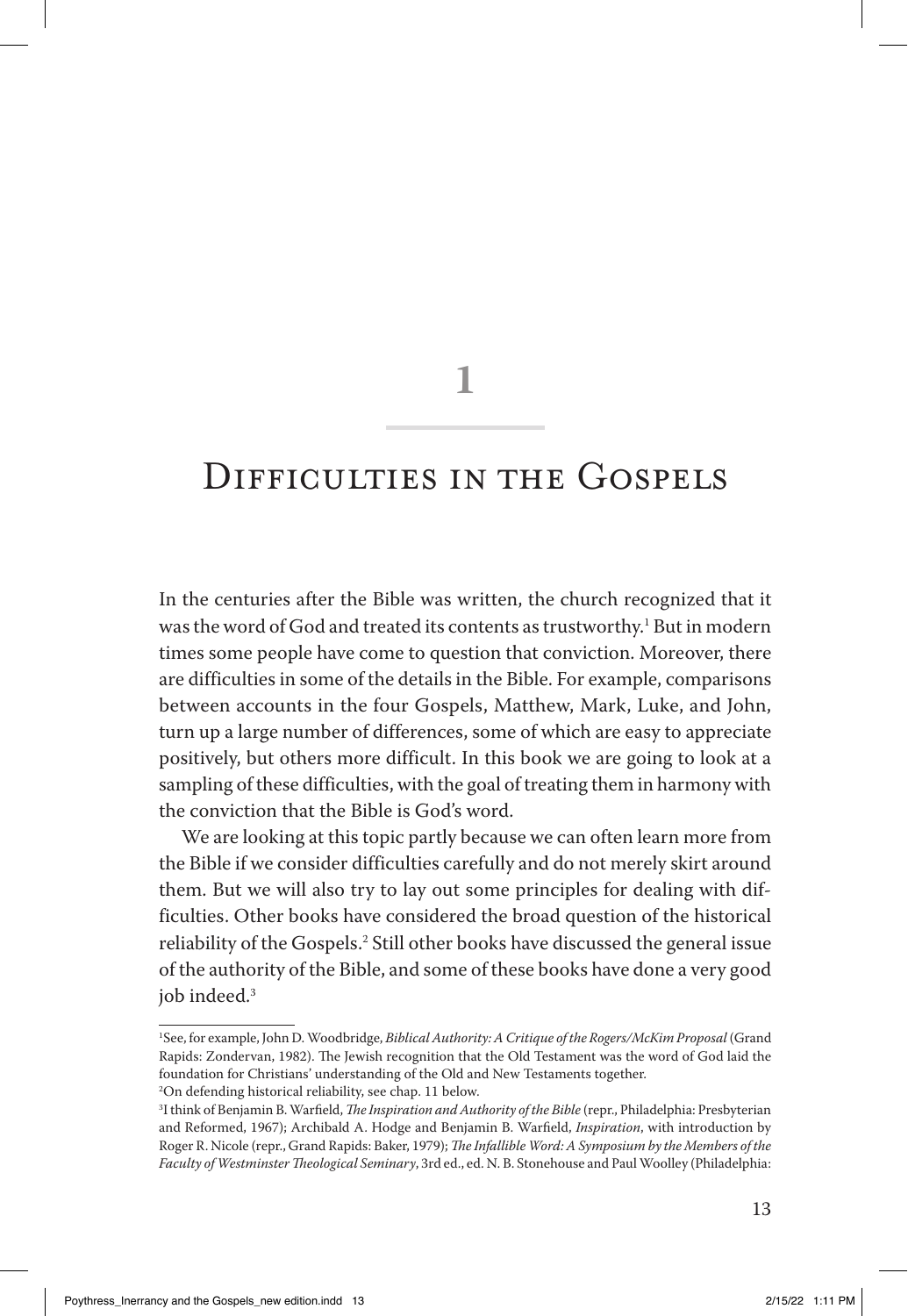## **The Inspiration and Authority of the Bible**

Without re-covering the ground of these books, we may briefly summarize the teaching of the Bible on the subject of inspiration.4 The Bible is the word of God, God's speech in written form. What the Bible says, God says. Two classic texts summarize the meaning of inspiration.

All Scripture is *breathed out by God* and profitable for teaching, for reproof, for correction, and for training in righteousness, that the man of God may be complete, equipped for every good work. (2 Tim. 3:16–17)

For no prophecy was ever produced by the will of man, but men *spoke from God* as they were *carried along by the Holy Spirit.* (2 Pet. 1:21)

In addition, Jesus testifies to the authority of the Old Testament in his explicit statements, in the ways that he quotes from and uses it, and in the way that he understands his own life as the fulfillment of it.

Do not think that I have come to abolish the Law or the Prophets; I have not come to abolish them but to fulfill them. For truly, I say to you, until heaven and earth pass away, *not an iota, not a dot*, will pass from the Law until all is accomplished. (Matt. 5:17–18)

Scripture cannot be broken. (John 10:35)

Do you think that I cannot appeal to my Father, and he will at once send me more than twelve legions of angels? But how then should *the Scriptures* be fulfilled, that *it must be so*? (Matt. 26:53)

If we claim to be followers of Christ, we should submit to his teaching. Many aspects of Scripture testify to its divine origin. But it is through the Holy Spirit working inwardly in the heart that people become fully convinced that it is the word of God.5

Presbyterian and Reformed, 1967); Richard B. Gaffin Jr., *God's Word in Servant-Form: Abraham Kuyper and Herman Bavinck on the Doctrine of Scripture* (Jackson, MS: Reformed Academic, 2008); Woodbridge, *Biblical Authority*; Herman Bavinck, *Reformed Dogmatics*, vol. 1, *Prolegomena*, ed. John Bolt, trans. John Vriend (Grand Rapids: Baker, 2003), 353–494; D. A. Carson and John D. Woodbridge, eds., *Scripture and Truth* (Grand Rapids: Zondervan, 1983); John M. Frame, T*e Doctrine of the Word of God* (Phillipsburg, NJ: P&R, 2010). Readers should also note the principial qualifications with respect to presuppositions and method in Cornelius Van Til's "Introduction" to the 1967 edition of Warfield, *Inspiration*, 3–68.

<sup>4</sup> See also the summary in John Murray, "Te Attestation of Scripture," in T*e Infallible Word*, 1–54. 5 "We may be moved and induced by the testimony of the Church to an high and reverend esteem of the Holy Scripture. And the heavenliness of the matter, the efficacy of the doctrine, the majesty of the style, the consent of all the parts, the scope of the whole (which is, to give all glory to God), the full discovery it makes of the only way of man's salvation, the many other incomparable excellencies, and the entire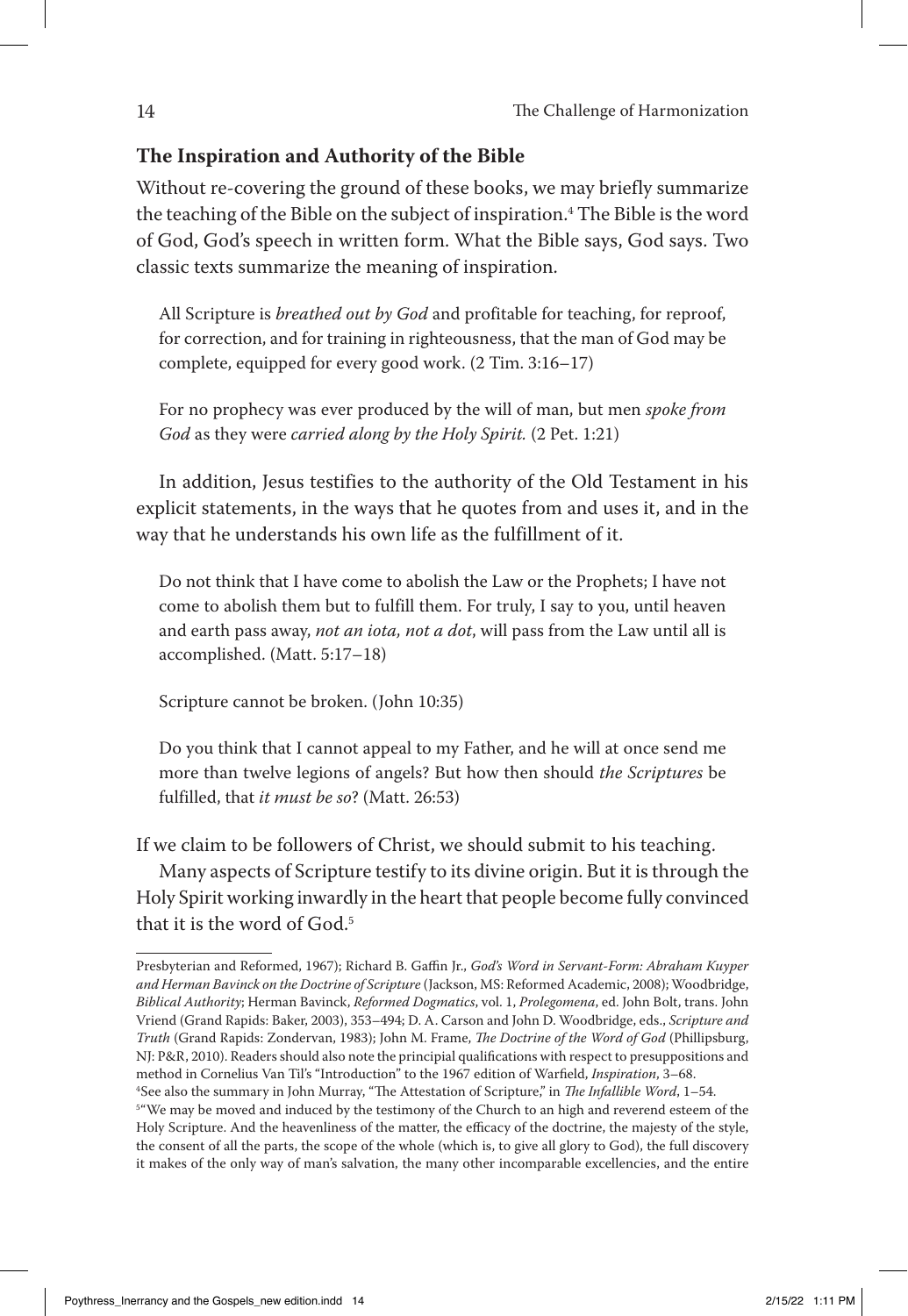#### **Dealing with Difficulties**

When we have become convinced that the Bible is God's word, we can consider the implications. We can ask, How should we proceed in particular cases of difficulty when we come to the Bible with the conviction that it is God's speech to us?

My primary challenge in accomplishing this task is myself. I am a finite, fallible human being. I am also affected by remaining sin. And sin affects biblical interpretation. So I cannot be an ideal example. Of course, neither can anyone else subsequent to the apostles. God designed the church, the people of God, to work together. We strive together, "with all the *saints*," to comprehend "what is the breadth and length and height and depth, and to know the love of Christ that surpasses knowledge, that you may be filled with all the fullness of God" (Eph. 3:18). We help one another. In particular, any contribution I may make builds on the insights of others before me. And if I do a good job, my contribution becomes in turn a source of help for others after me. So you must understand that this book represents part of a path toward a future fullness of knowledge, when we will know God "even as [we] have been fully known" (1 Cor. 13:12).

#### **Foundations**

Because I am building on what others have done, I will not repeat the work of other people who have argued for the authority of the Bible as the word of God. Nor will we revisit the issues covered in my earlier book *Inerrancy and Worldview*. 6 There I indicate ways in which an understanding and acceptance of the biblical worldview contributes to understanding the Bible positively and honoring its authority.

If we reckon with the fact that God is personal and that he rules the world personally, we have a *personalistic* worldview that has notable contrasts with the *impersonalism* that characterizes a lot of modern thinking.7 The robust personalism of the Bible helps to dissolve some difficulties that trouble

perfection thereof, are arguments whereby it doth abundantly evidence itself to be the Word of God: yet notwithstanding, our full persuasion and assurance of the infallible truth and divine authority thereof, is from the inward work of the Holy Spirit bearing witness by and with the Word in our hearts" (Westminster Confession of Faith 1.5).

<sup>6</sup> Vern S. Poythress, *Inerrancy and Worldview: Answering Modern Challenges to the Bible* (Wheaton, IL: Crossway, 2012).

<sup>7</sup> We may note that the personal God of the Bible is distinct from spirits and gods postulated in other religions. Animistic religion believes in many personal spiritual beings. But since it does not acknowledge one personal Creator, the deepest roots for the world still end up being impersonal. Islam believes in one Allah, but its adherents follow rules without having a personal relationship to him. So even a monotheistic religion can be characterized by an impersonalistic atmosphere in practice.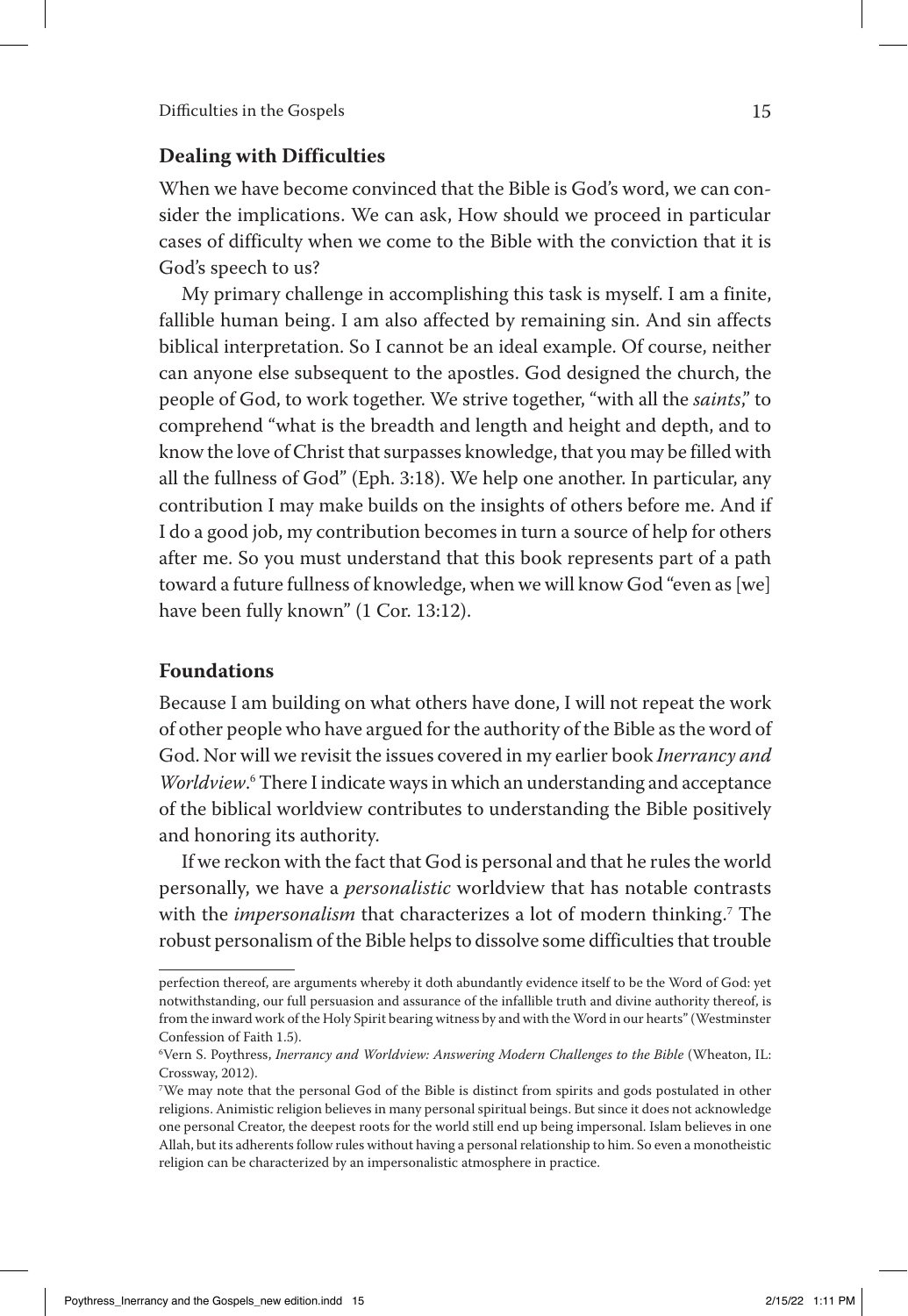modern people if they read the Bible against the background of modern impersonalism. This contrast between personalism and impersonalism is important when we deal with the Gospels. I will draw on the contrast when necessary, but will not repeat in detail the reasoning in the earlier book.

In addition, both this book and *Inerrancy and Worldview* rely on a broader understanding of God, science, language, history, and society, an understanding informed by the Bible and at odds with modern thinking.8 When we take biblical teaching seriously, it certainly leads to a revised approach to how we understand the Bible. But it also leads us to revise how we analyze virtually all modern ideas, including ideas about meaning and interpretation. We will draw on this understanding when needed, without reviewing the entire territory.

<sup>8</sup> See Vern S. Poythress, *God-Centered Biblical Interpretation* (Phillipsburg, NJ: P&R, 1999); Poythress, *Redeeming Science: A God-Centered Approach* (Wheaton, IL: Crossway, 2006); Poythress, *In the Beginning Was the Word: Language—A God-Centered Approach* (Wheaton, IL: Crossway, 2009); Poythress, *Redeeming Sociology: A God-Centered Approach* (Wheaton, IL: Crossway, 2011).

I cannot within this book enter into extended discussion of modern critical approaches to the Bible. I offer only the following summary: we should practice humility and self-critical awareness about our assumptions; we should take seriously the fallibility of human sources outside the Bible. But we should not endorse modernity. One of the points in my books is that a whole spectrum of assumptions and interpretive frameworks belong to the modern world, and that critical interpreters within our modern situation are not nearly critical enough of these frameworks. They cannot be, because they have no solid place to stand from which to engage in criticism. They have not been willing to accept the Bible as a secure guide on the basis of which they can sift through the good and bad in the world of ideas.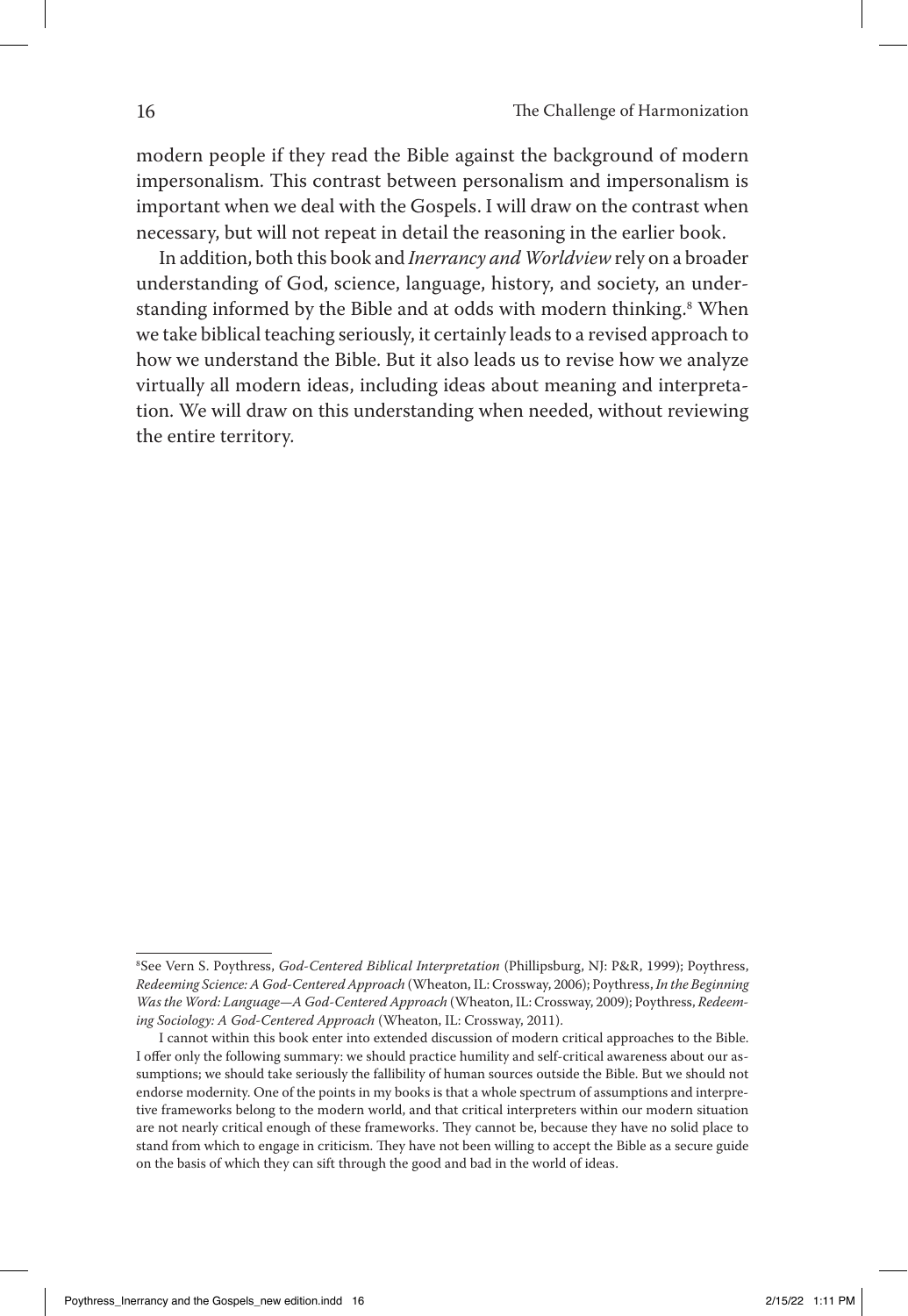**2**

# An Example: The Centurion's Servant

We begin with an example. Matthew 8:5–13 and Luke 7:1–10 contain accounts about Jesus's healing a centurion's servant. How do we deal with the differences? Here are the two accounts, $^1$  side by side:

| Matthew 8:5-13                                                                                                                                                                             | Luke 7:1-10                                                                                                                                                                                                                                                                                                                                                                                                                                                                                 |
|--------------------------------------------------------------------------------------------------------------------------------------------------------------------------------------------|---------------------------------------------------------------------------------------------------------------------------------------------------------------------------------------------------------------------------------------------------------------------------------------------------------------------------------------------------------------------------------------------------------------------------------------------------------------------------------------------|
| <sup>5</sup> When he had entered Capernaum,<br>a centurion<br>came forward to him, appealing to him,<br><sup>6</sup> "Lord, my servant is lying paralyzed<br>at home, suffering terribly." | <sup>1</sup> After he had finished all his sayings in the<br>hearing of the people,<br>he entered Capernaum.<br><sup>2</sup> Now a centurion had<br>a servant who was sick<br>and at the point of death,<br>who was highly valued by him.<br><sup>3</sup> When the centurion heard about Jesus,<br>he sent to him elders of the Jews, asking<br>him to come and heal his servant. <sup>4</sup> And<br>when they came to Jesus, they pleaded<br>with him earnestly, saying, "He is worthy to |

<sup>1</sup> In this book I use the English Standard Version (ESV). If we use the original Greek text, we can now and then see further small similarities and differences not fully visible in English. But many of the most important differences come through well enough in English. So, for simplicity, we will customarily use English. I will refer directly to the original languages only at times when a significant extra feature needs to be noticed.

John 4:46–54 has an account of healing at a distance, showing some similarities to the accounts in Matthew and Luke. But it concerns an official's "son," which indicates that it is a different event from the one narrated in Matthew and Luke (Luke 7:2 has "servant, slave," [Greek *doulos*], which contrasts with being a son; see R. T. France, T*e Gospel of Matthew* [Grand Rapids: Eerdmans, 2007], 312).